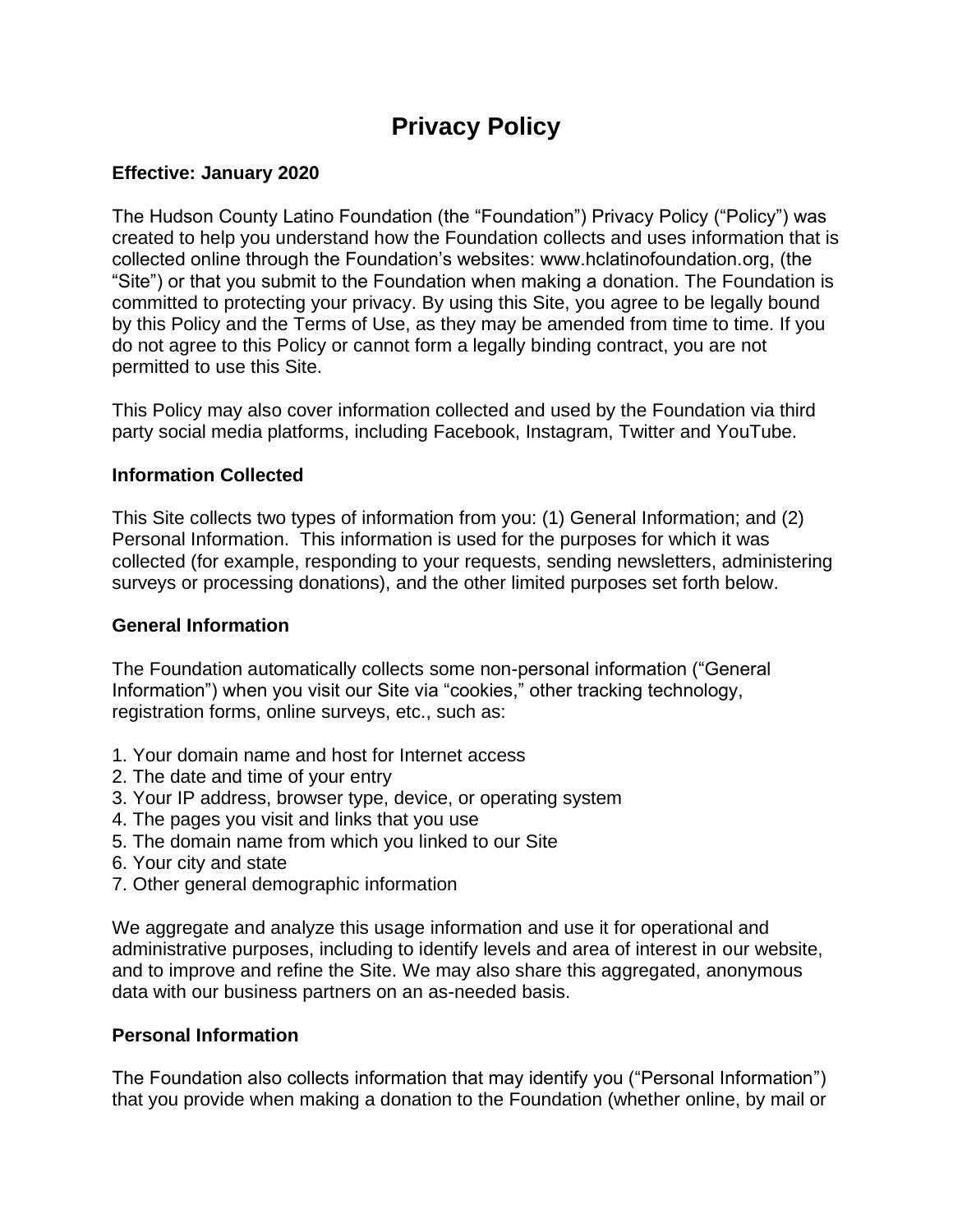other physical means) or participating in any activity on a Site that requires your voluntarily submitted information, including completing any of our Site's forms, for example, donation forms, registration forms, contact forms, online surveys, merchandise transactions, and position applications, such as:

- 1. Name
- 2. Mailing address
- 3. Telephone number
- 4. Email address
- 5. Credit card, payment card and bank information
- 6. Job, fellowship, internship, and volunteer position application information
- 7. Resumes and cover letters

## **Use of Information We Collect**

We use the Personal Information for the purposes for which it was collected (for example, responding to your requests, sending newsletters, administering surveys or processing donations) and the limited purposes set forth below. The Foundation will not sell the Personal Information of donors for a third party's fundraising or marketing purposes unless the donor explicitly grants permission to do so. The Foundation will not exchange the Personal Information of donors for a third party's fundraising or marketing purposes if a donor opts out of allowing the Foundation to do so. To opt out of exchanges of Personal Information for third party fundraising or marketing purposes, please send us an email at info@hclatinofoundation.org RE: Opt Out. Further, we do not share, sell, transfer, exchange or disclose your Personal Information with third parties except in the following limited circumstances:

• To carry out the Foundation's mission. Specifically, we may share your e-mail or mailing address with our subsidiaries and affiliated entities, and certain third parties with whom we work, for use for a specific, limited purpose related to the Foundation's mission and goals, which may include responding to your requests, processing donations or merchandise orders, sending newsletters, surveys, notices or content, and administering, enhancing and troubleshooting the Site and the Foundation's other online offerings:1. With your permission to disclose the information

2. To change website hosts or when our host transfers business assets (as further described below)

3. To share it with third party vendors, agents or contractors who perform services for us on a "need to know" basis

4. As required by law or court order (see "Legal Disclaimer" below) or to comply with the Foundation's donor disclosure obligations (see "Donor Disclosure" below)

#### **Control of Your Personal Information**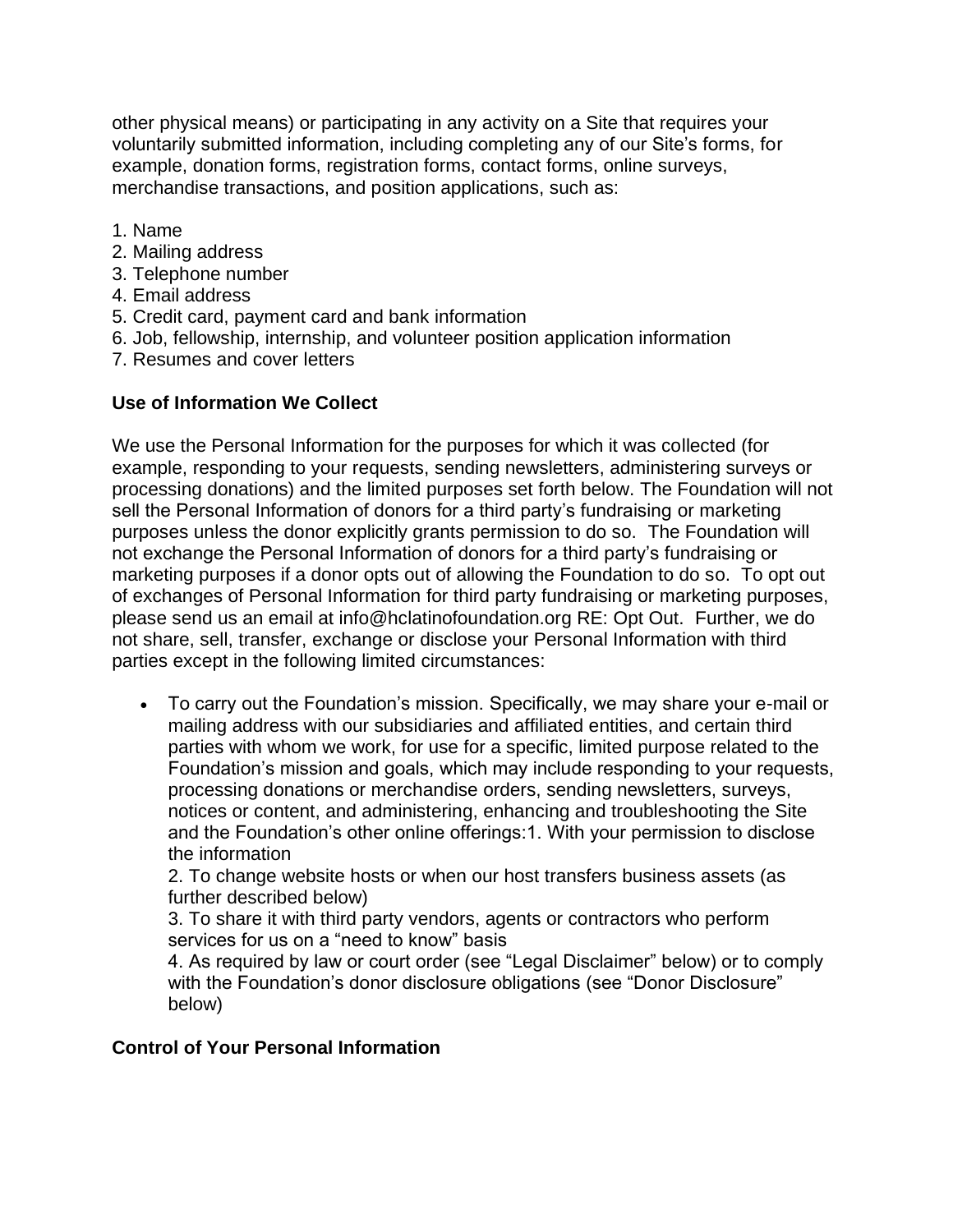If you prefer to not share your Personal Information as described above, please email us at any time at [info@hclatinofoundation.org.](mailto:info@hclatinofoundation.org)

## **Donor Disclosure**

Please note that the Foundation is not obligated to disclose all donors.

## **Corrections/Updates**

This Site gives users the opportunity to change Personal Information previously provided to us through this Site. To do so, please send us an email at [info@hclatinofoundation.org.](mailto:info@hclatinofoundation.org) If you have registered to receive emails from the Foundation and later change your mind, you may contact us to have your name removed from our distribution lists by sending us an email through our Contact Page, or by clicking the "unsubscribe" link at the bottom of every email sent from the Foundation.

# **Transfer of Business Assets**

At any time, this Site's host may be acquired, merge with another business, or acquire or buy other businesses or assets. In such transactions, both General and Personal Information will likely be among the transferred assets.

## **Cookies, Tracking Tags, and Other Technology**

The Site may use cookies and other tracking mechanisms across our Site and social media platforms.  Cookies allow the Foundation to measure activity on the Site and to improve your user experience by, for example, remembering your passwords and viewing preferences and allowing you to visit any member-only parts of the Site without re-registering. Cookies cannot retrieve any other data from a hard drive or obtain an email address. Although a user has the ability to modify most browsers to either accept all cookies, notify the user when a cookie is sent, or reject all cookies, it may not be possible to use certain services on this Site if cookies are not accepted.

The Foundation may use electronic images known as web beacons to monitor activity on our website, as well as across social media platforms and other websites. These web beacons allow the Foundation to provide personalized services and advertising content. With both cookies and web beacon technology, the information that we collect and share is anonymous and not personally identifiable.

#### **Our Commitment to Data Security**

Personal Information is stored on our server and the servers of our third party third-party perform services for us and is not publicly accessible. Further, Personally Information is only accessed by Foundation staff on a "need to know" basis. To prevent unauthorized access and maintain data accuracy, we have put in place commercially reasonable physical, electronic, and managerial procedures to safeguard and secure the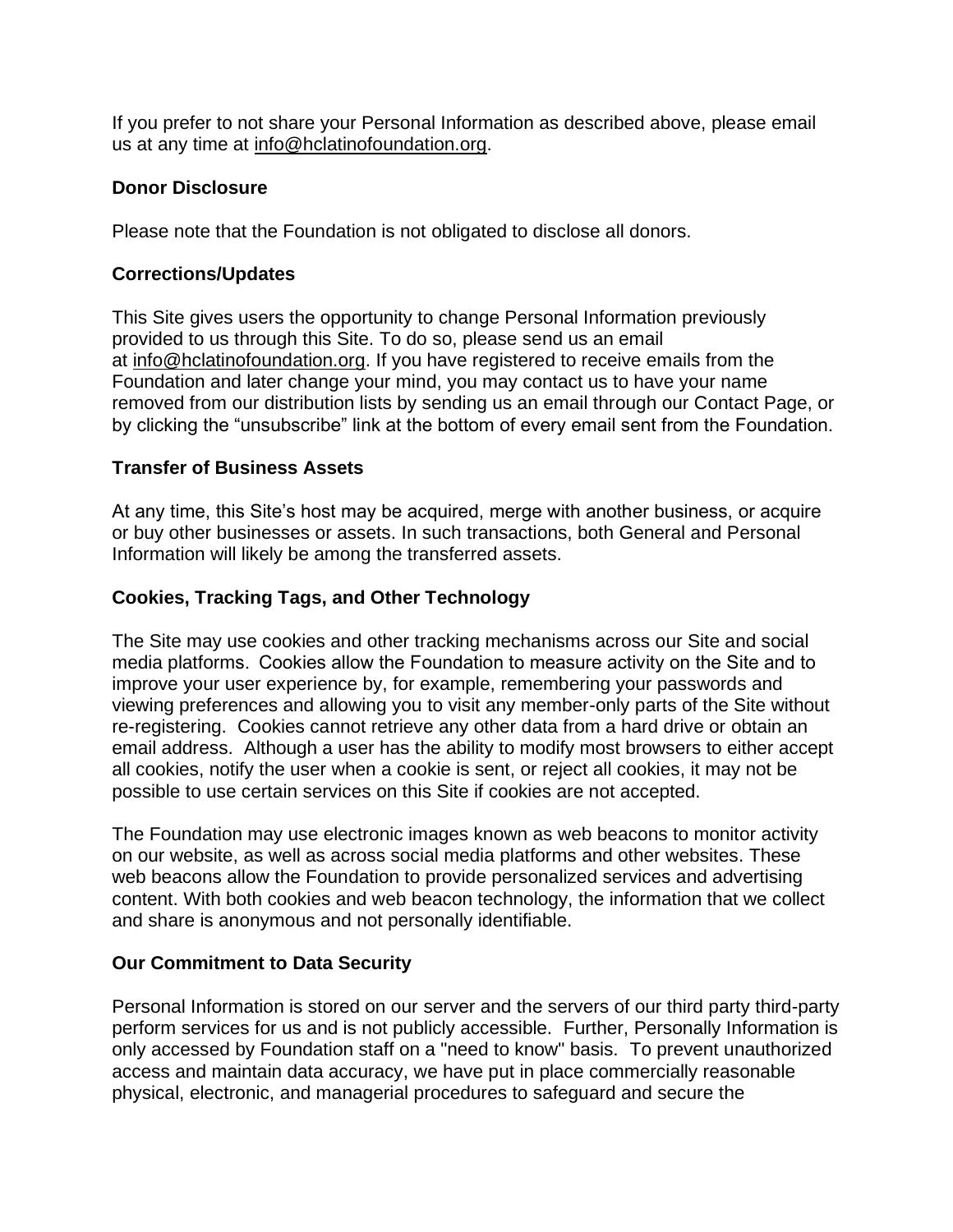information we collect online. Additionally, sensitive data such as credit card numbers are encrypted using SSL and other industry standard measures, to provide an additional level of security.

## **Links**

This Site contains links to other sites. We are not responsible for the privacy practices of or the contents on any other websites. We encourage you to review the privacy policy and any other online policies of other websites that you link to, visit, and/or use.

## **Children**

The Site does not seek to collect any information from children under 13. If a child provides us with information, the parent or guardian may notify us, and the information will be deleted from our records.

## **Security**

While there is no such thing as "perfect" security on the Internet, we take reasonable steps to protect the safety of your personal information. This Site has security measures in place to protect loss, misuse, and/or alteration of such information under our control. However, we do not guarantee the security of your General or Personal Information. In addition, we do not assume any liability for third party use of your General or Personal Information, whether obtained legally or illegally from or through this Site.

# **Changes to this Privacy Policy**

The Foundation may update this Policy at any time. Any changes to the Policy will be reflected on this "Privacy Policy" page, and by using this Site subsequent to any changes, you agree to those changes. We may also notify you about significant changes in the way we treat Personal Information through such means as sending a notice to the email address that you have provided us or placing a prominent notice on our Site.

#### **Legal Disclaimer**

We may disclose personal information when required by law or in the good-faith belief that such action is necessary in order to conform to the edicts of the law or comply with legal process served on the Foundation. Although we use security that we believe to be appropriate to protect your Personal Information, we do not guarantee that our security precautions will protect against, and we expressly disclaim any liability for, any loss, misuse, or alteration of your Personal Information.